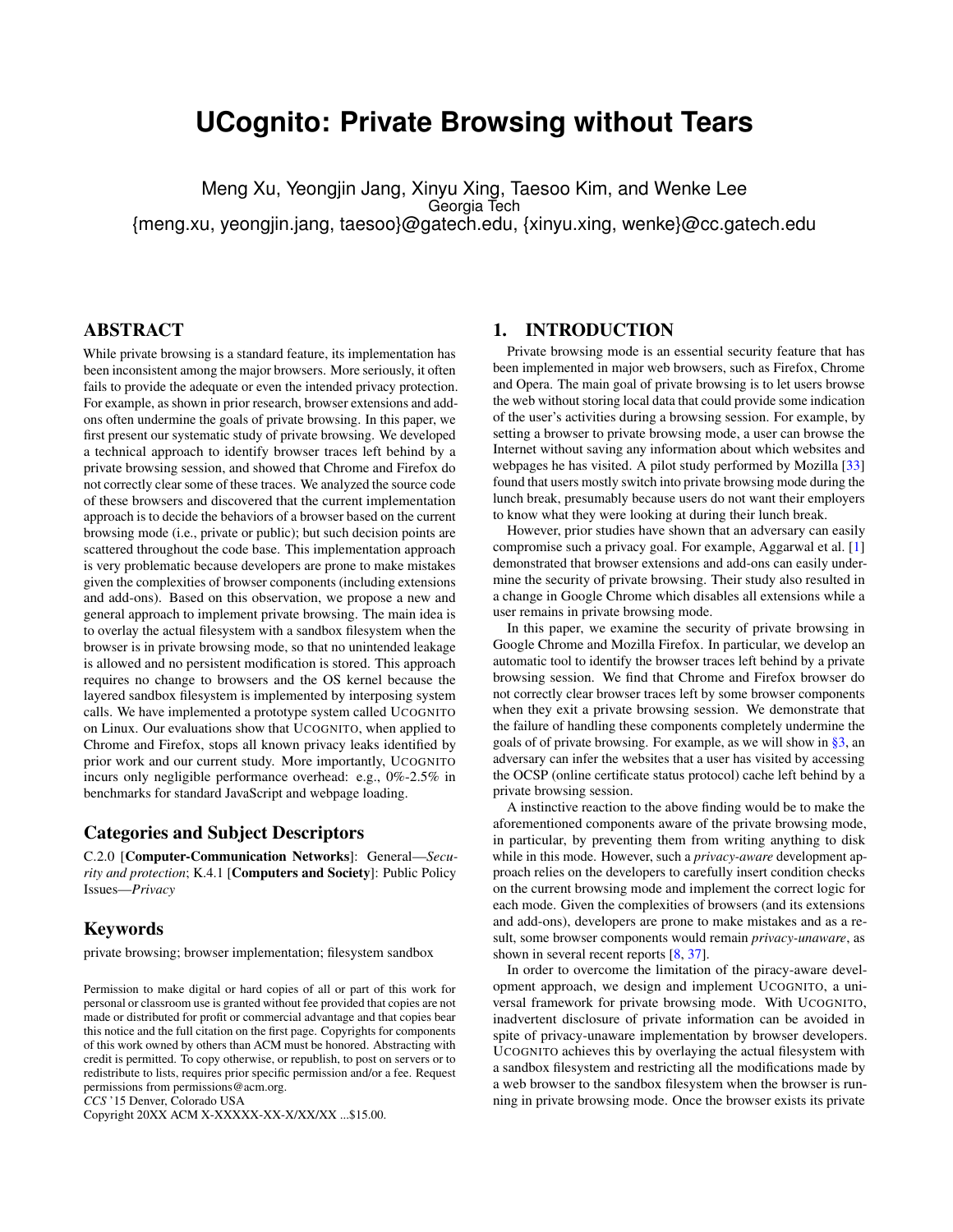browsing mode, UCOGNITO discards the sandbox filesystem and no persistent modification is stored. Given that different browsers define private browsing differently, UCOGNITO also provides a set of privacy policies, thus allowing each browser to implement its private browsing mode according to its own definition.

UCOGNITO does not require any change to browser implementation. As a result, any browsers or browser-support applications (e.g., Chrome apps) can be run in private browsing mode no matter if the browsers or applications support private browsing mode. Since UCOGNITO implements the layered sandbox filesystem by interposing system calls, it does not require any modification to OS kernel.

In summary, this paper makes the following contributions.

- We propose an automatic tool, called UVERIFIER, that examines the security of private browsing and identifies previously unknown privacy violations in major browsers.
- We design UCOGNITO and demonstrate how it helps to implement private browsing mode for both Chrome and Firefox and how users can customize the system to suit their privacy needs.
- We implement UCOGNITO and evaluate its functionality and performance on Linux. We show that UCOGNITO is effective in preventing privacy violations with negligible overheads.

The rest of the paper is organized as follows. [§2](#page-1-0) discusses the threat model and the security goals of private browsing. [§3](#page-3-0) examines the security of private browsing and identifies privacy unaware implementation in web browsers. [§4](#page-4-0) presents the design of UCOGNITO followed by its implementation and evaluation in [§5](#page-6-0) and [§6,](#page-7-0) respectively. [§7](#page-9-0) and [8](#page-10-1) discuss the extensibility of UCOGNITO and related work. Finally, we conclude our work in [§9.](#page-10-2)

# <span id="page-1-0"></span>2. BACKGROUND: PRIVATE BROWSING

In this section, we begin with the threat model and security goals of private browsing. Then, we discuss how web browsers achieve these security goals from the perspective of their implementations. In particular, we review the implementation of private browsing in two open source browsers: Chrome and Firefox.

## <span id="page-1-3"></span>2.1 Private Browsing Mode

According to [\[11\]](#page-11-3), private mode is commonly perceived by normal users as a mode that could *provide additional privacy protection on users' browsing activities compared with public mode*. In practice, however, it is up to the browser vendor to define what these additional privacy protection are and some of them may not even align with an individual user's expectation or privacy needs.

[Table 1](#page-2-0) shows the differences in the interpretation of private mode by five mainstream browsers. Most notably, Chrome provides two implementations of private mode, termed Incognito Mode and Guest Mode, respectively, and states that the Guest Mode provides stronger privacy protection than the Incognito Mode in the sense that accesses to persistent data stored in existing user profile, such as browsing history, autofill etc, are blocked [\[12\]](#page-11-4). All other browsers we surveyed do not provide such a Guest Mode. There are other differences. For example, Safari allows persisting per-site permission (such as using Notification API [\[34\]](#page-11-5)) learned in private mode in favor of usability while other browsers disallows such operation in favor of privacy.

We also observed conflicts between users' privacy needs and browser vendors' decisions in terms of what traces should be stored and used in private mode. For example, in one Firefox bug report in 2009 [\[23\]](#page-11-6), the user is having concerns that SSL client certificate obtained in private mode should not be persisted while Firefox until now is still persisting such data. In a recent survey on private browsing  $[11]$ , some participants even indicate that they would like to keep previously acquired cookies in private mode to enable auto-login in most websites, trading privacy for usability. In current private mode implementation, there is no way to resolve these conflicts because developers' decisions are in fact hard coded in the browser and the only option left to users is to either manually clean this trace (which is non-trivial) or accept developers' decisions. Our goal is to not only respect each browser vendor but also give freedom and control back to users for their pleasure.

### <span id="page-1-2"></span>2.2 Privacy Goals

Given the heterogeneity in the interpretation of private browsing mode, it is not possible to define private browsing mode in terms of a set of specific data allowed to be stored or used. In this paper, we respect this heterogeneity and instead define the high-level properties of private browsing. More specifically, we say that the implementation of a private browsing mode achieves the intended privacy protection if both goals are satisfied:

- Stealthiness: any data in private mode should not be stored unless explicitly communicated to and agreed by the user. If this goal fails, knowing of such persistent data would increase the probability of recovering users' online activities in private browsing session.
- Freshness: any persistent data obtained from previous browsing sessions should not be used in private mode unless explicitly communicated to and agreed upon by the user. If this goal fails, knowing of such trace would increase the probability of recovering users' online activities in previous browsing sessions.

Threat Model. We assume a same computer host-guest threat model which both can be malicious: (1) A guest launches private mode to prevent the host from inferring his browsing activity. The host is assumed to have full control of filesystem after the guest browsing session. (2) A host restricts a guest in private mode to prevent his browsing activity from being inferred by the guest. A guest is allowed to perform any browsing permitted by browser during the private browsing session.

### <span id="page-1-1"></span>2.3 Complexity of Implementation

A naive implementation of private mode would be to disable all features that could persistently store data in filesystem, such as cookies, HTML5 local storage etc. However, such an approach would allow the website to easily detect whether the user is in private mode by testing whether such feature is accessible. In fact, for features that persist data in public mode, browsers tend to implement a similar but non-persistent version to give website the impression that such features is available and hence hide any visible effect of browsing in private mode. Such "mimicking" approach is to satisfy the indistinguishability requirement which states that the website should not be able to distinguish which mode a user visits in. However, it also makes the private mode implementation inherently complex and leads to issues that defeat the two privacy goals.

Indeed, when we reviewed the source code of Chrome 37.0.1 and Firefox 42.0.2331, we found that both browsers follow the "mimicking" approach. Moreover, the way the "mimicking" is implemented is ad-hoc with heavy use of if-else branches and polymorphism to achieve logic separation between public mode and private mode, which exponentially increase code complexity.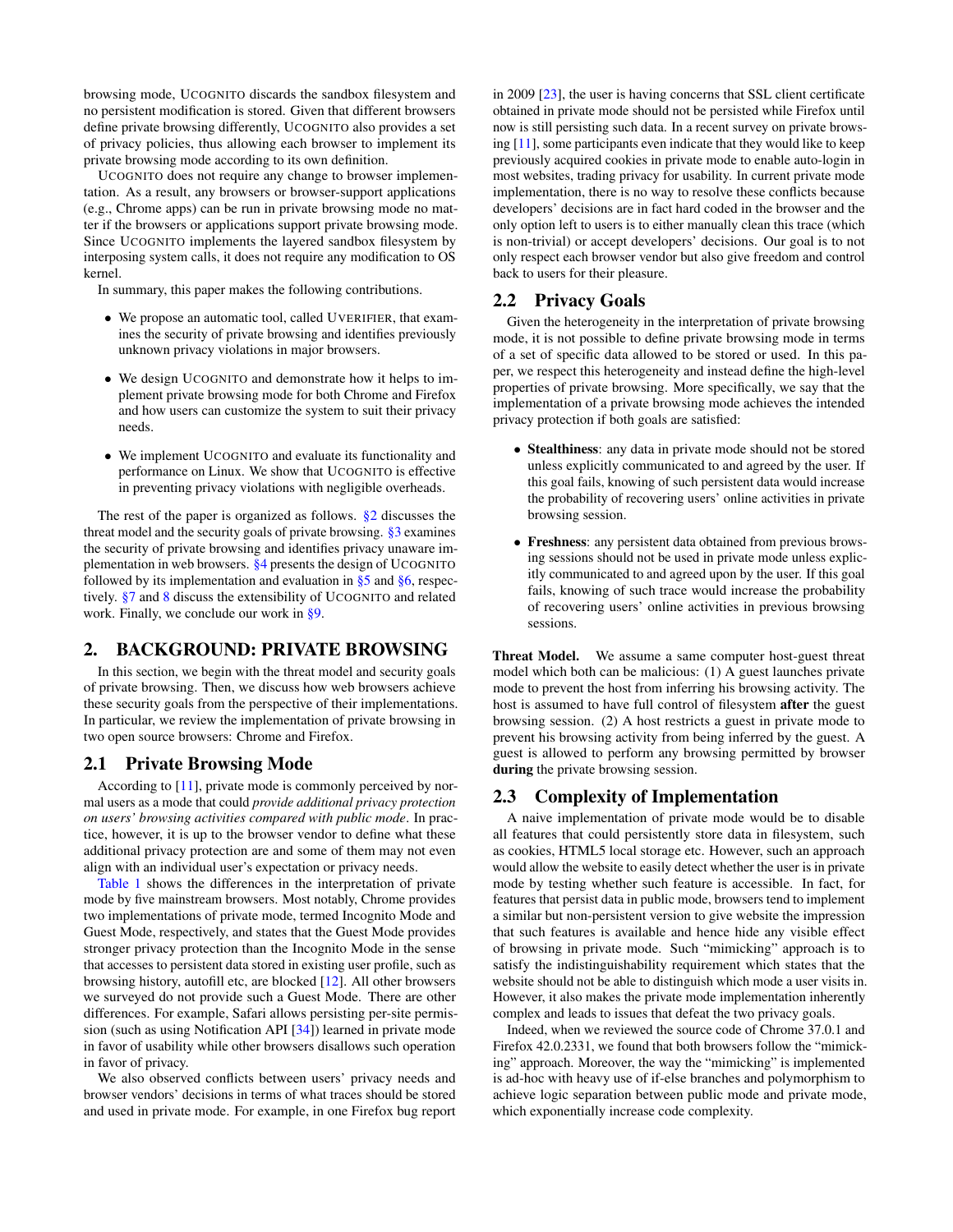<span id="page-2-0"></span>

|                      |                           | <b>Use</b> |               |            |       | <b>Store</b> |    |                |               |       |        |        |    |
|----------------------|---------------------------|------------|---------------|------------|-------|--------------|----|----------------|---------------|-------|--------|--------|----|
| Category             | <b>Persistent data</b>    | Firefox    | <b>Chrome</b> |            | Opera | Safari       | IE | <b>Firefox</b> | <b>Chrome</b> |       | Opera  | Safari | IE |
|                      |                           |            | Incognito     | Guest      |       |              |    |                | Incognito     | Guest |        |        |    |
|                      | Browsing history          |            |               | ⋏          |       |              |    | х              | ^             |       | ^      |        |    |
|                      | Cookies                   |            |               |            |       |              |    | ^              |               |       |        |        |    |
| Transparent to user  | Cache                     |            |               |            |       |              |    |                |               |       |        |        |    |
|                      | HTML5 local storage       |            |               |            |       |              |    | ^              |               |       |        |        |    |
|                      | Flash storage             |            | ^             |            | ↗     | v            | ↗  | ^              |               | ◠     | ^      |        |    |
|                      | Download entries          |            |               |            |       |              | x  | х              |               |       | v<br>^ |        |    |
|                      | Autofills                 |            |               |            |       |              |    | v              |               |       |        |        |    |
|                      | <b>Bookmarks</b>          |            |               |            |       |              |    |                |               |       |        |        |    |
| User action involved | Per-site zoom level       |            |               |            |       |              |    |                |               |       |        |        |    |
|                      | Per-site permission       |            |               |            |       |              | v  |                |               |       |        |        |    |
|                      | SSL self-signed cert      |            |               |            |       |              | ́  | ^              |               |       |        |        |    |
|                      | SSL client cert           |            |               | $\sqrt{ }$ |       | $\sqrt{ }$   | √  | √              | v             |       |        |        |    |
| Add-on support       | Add-on storage            |            |               |            |       |              |    |                |               |       |        |        |    |
|                      | Add-on enabled by default |            | ^             | x          | ^     |              |    |                |               |       |        |        |    |

Table 1: A comparison of policies for private browsing modes in five major browsers in their default settings. Use means accessing persistent data generated in previous browsing sessions. Store means storing persistent data generated in private browsing session. Interestingly, each browser has a different set of privacy policies. For example, private browsing in Firefox enables its plugins but incognito mode in Chrome disables the use of add-ons.

```
1 // @netwerk/cookie/nsCookieService.cpp
2 DBState *mDBState;
 3 nsRefPtr<DBState> mDefaultDBState; // DB for normal mode
4 nsRefPtr<DBState> mPrivateDBState; // DB for private mode
 5
6 // invoked when initializing session
7 void nsCookieService::InitDBStates() {
 8 ...
     mDefaultDBState = new DBState(); // DB for normal mode
10 mPrivateDBState = new DBState(); // DB for private mode
11
12 // default: normal mode
13 mDBState = mDefaultDBState;
1415 }
16
17 // invoked when storing cookies
18 void nsCookieService::SetCookieStringInternal() {
19 ...
20 // decide which cookie DB to use, depending on the mode
21 mDBState = aIsPrivate ? mPrivateDBState : mDefaultDBState;
22 \ldots\frac{1}{23} }
```
Figure 1: Firefox maintains user's objects for each mode, public and private mode. For example, Firefox's cookie service has two database instances, namely mDefaultDBState and mPrivateDBState. This implementation practice makes the code base complex: for example, developers have to distinguish which user's mode is activated whenever it updates a cookie value (e.g., SetCookieStringInternal().)

For example, as illustrated in [Figure 1,](#page-2-1) Firefox maintains a global variable aIsPrivate that identifies if a browsing session is in private mode or not. The variable is initialized while a browsing session starts. Firefox checks the value of aIsPrivate whenever it needs to access or modify browser cookie. Firefox defines a set of different processes for private browsing and encapsulates them in mPrivateDBState. As is shown in line 28 in [Figure 1,](#page-2-1) Firefox uses aIsPrivate to determine if executing the logic encapsulated in mPrivateDBState when cookie storage or access is needed. The situation is even worse for Chrome as it has two private mode implementations: Incognito mode and Guest mode.

The code snippet in [Figure 1](#page-2-1) is just an example of how Chrome and Firefox add complexity to their browser implementation in order to support private browsing. In addition to cookie management, the full implementation of private browsing in Chrome and Firefox also makes many other components aware of the private browsing mode, such as cache service, form auto-complete, history, SSL

```
1 // 1. Detecting private browsing mode @MDN
2 Components.utils.import(
       "resource://gre/modules/PrivateBrowsingUtils.jsm");
4 if (!PrivateBrowsingUtils.isWindowPrivate(window)) {
 5 ...
6 }
 7
8 // 2. Detecting mode changes @MDN
9 function pbObserver() { /* clear private data */ }
10 var os = Components.classes["@mozilla.org/observer-service;1"]
11 .getService(Components.interfaces.nsIObserverService);
12 os.addObserver(pbObserver, "last-pb-context-exited", false);
```
Figure 2: Each addon has to take a special care on private mode: not only by checking the current browsing mode, but also listening to the context changes. This amount of complexity results in many privacy issues in popular addon (see. [§6.2\)](#page-8-0)

certificate store etc. In short, it is a major undertaking to make changes throughout the browser code base in order to make the browser *privacy-aware*.

Given the huge code base of browser and the richness of user data, it is unlikely that developers can correctly manage the exponential growth of complexity. As shown in [Table 2,](#page-3-1) this implementation strategy increases the chances of bugs and privacy unawareness, and makes browsers cumbersome and hard to respond to users' privacy needs. We systematically evaluate the privacy unawareness issue caused by such implementation practice in [§3.](#page-3-0)

# <span id="page-2-3"></span>2.4 Caveat Interface for Add-on

Although browser add-ons have been an indispensable part of modern browsers, the automatic enabling of private browsing mode to add-ons is not supported at all. Instead, similar to the "mimicking" approaches used in instrumenting browser engine, Firefox and Chrome only provide add-ons an interface to check the mode of current browsing session and expect add-on developers to implement different logic for different modes (as shown in [Figure 2\)](#page-2-2).

As add-ons running in private mode might cause unintended privacy violations, Firefox takes the approach of manual app review [\[35\]](#page-11-7), which states that each add-on must pass at least a preliminary review to be listed and a full review to be ranked. Since browser add-ons are still small in code size, such review practices are still effective in regulating add-on developers to respect the private-browsing policy. However, with increasingly complicated add-ons being developed, manual review might soon reach to its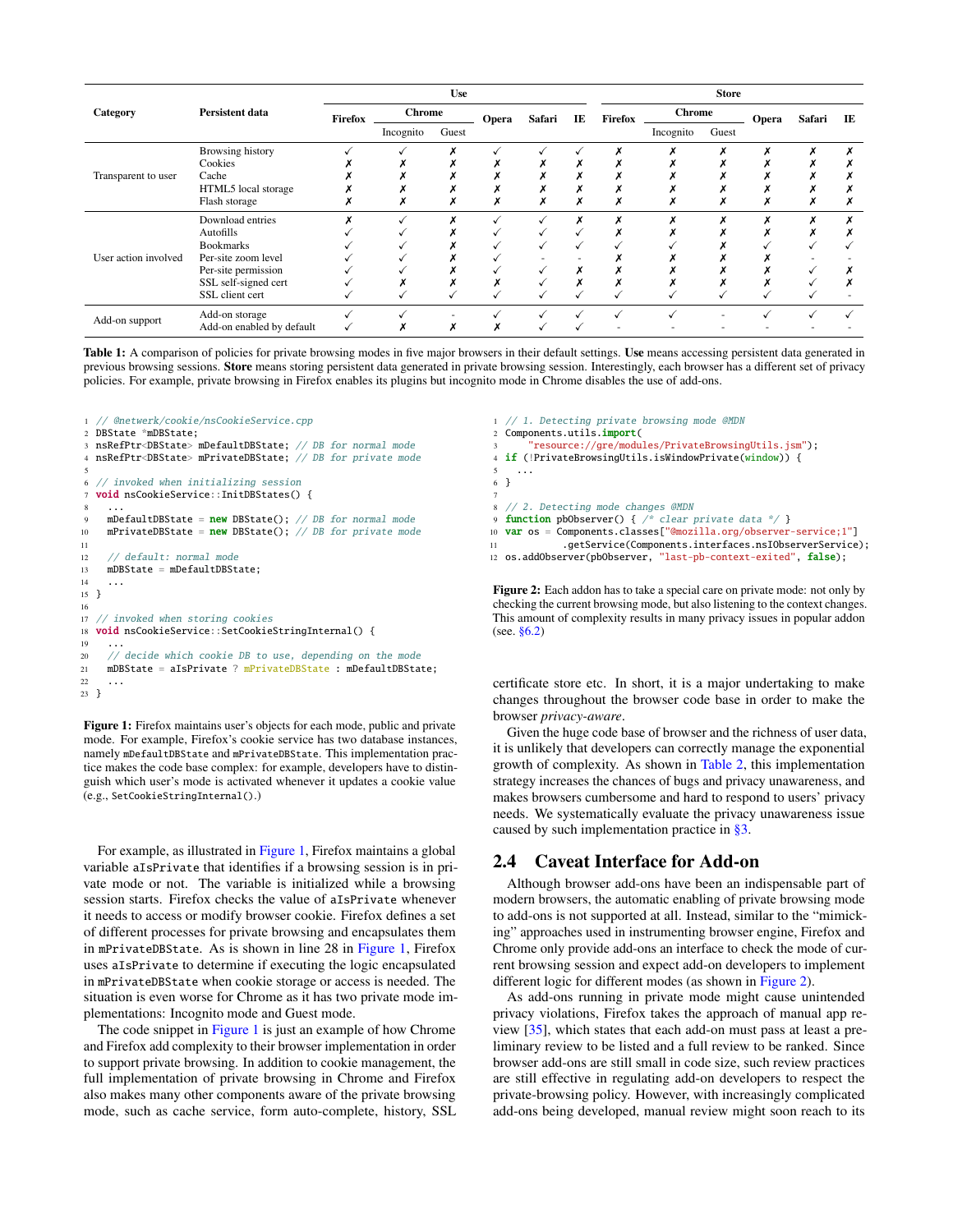<span id="page-3-1"></span>

| Category                               | Bug ID  | <b>Browser</b> | <b>Description</b>                                                           |
|----------------------------------------|---------|----------------|------------------------------------------------------------------------------|
| Privacy unawareness                    | 967812  | Firefox        | Permissions Manager writes to disk in Private Browsing Mode                  |
|                                        | 37238   | Chrome         | Cookie exception recorded while in private browsing mode                     |
| Implementation bug                     | 553773  | Firefox        | Entering private browsing aborts active downloads                            |
|                                        | 21974   | Chrome         | Private Browsing download window shows wrong data                            |
| Reluctance in responding to user needs | 1074150 | Firefox        | Second instance of incognito mode remembers the log-in session               |
|                                        | 471597  | Chrome         | Sessions are not "private" when open two or more private (incognito) windows |

Table 2: Bug report samples related to private mode implementation in Firefox and Chrome. It is interesting to see that both Firefox and Chrome developers introduced similar bugs, indicating they all have no effective ways to control the implementation complexity.

#### limitation.

Chrome takes the "use-it-at-your-own-risk" approach. When a user wants to enable an add-on in incognito mode, a message (see [Figure 3\)](#page-3-2) will popup and alert user on the risks of their decision. Such an approach essentially alleviate Chrome from the task of ensuring that add-ons respect incognito mode.

> <span id="page-3-2"></span>Warning: Google Chrome cannot prevent extensions from recording your browsing history. To disable this extension in incognito mode, unselect this option

Figure 3: Alert displayed when enabling incognito mode for an extension.

# <span id="page-3-0"></span>3. TESTING PRIVATE BROWSING

Knowing the security goals of private browsing and their implementation in mainstream browsers, we developed a technical approach to examine the security of private browsing in Firefox and Chrome. In this section, we describe our approach and summarize the privacy-unaware implementation that our approach identifies.

### 3.1 Privacy-Unaware Implementation

As we describe in  $\S2.3$ , developers take the "mimicking" approach in extending the browsing engine to support private mode. Initially, we expected browser vendors to employ a systematic approach to identify the features/components that persist data during a browsing session, i.e., those in need of "mimicking". Unfortunately, we are unable to find any hint that Firefox or Chrome follows such an approach. On the contrast, as evidenced in their design documents [\[2,](#page-10-3) [3\]](#page-10-4), most of these features are identified based on developers' judgment.

Such an approach might be feasible with a small code base and in a slow development cycle. However, in the case of browser, with the constant introduction of new techniques and standards, web applications are given increasing power in interaction with client machines, among which many of them introduce new opportunities to persist data on-disk, such as HTML 5 local storage [\[15\]](#page-11-8), and Geolocation API [\[29\]](#page-11-9). Developers might not be fully aware of such potential privacy leakage when instrumenting browser engine for those functionalities and hence, either causing users' browsing activities in private mode be persisted to disk (violation of stealthiness goal) or causing previous browsing data be carried over to private session (violation of freshness goal). Therefore, it is not uncommon to see the pattern shown in [Table 3](#page-3-3) in the browser's release cycle: a new web standard is mis-implemented by developers, causing a privacy leakage bug which takes years to be patched.

### 3.2 Uverifier: Privacy Violation Detector

Motivated by the long cycle to patch a privacy violation case (as shown in [Table 3\)](#page-3-3) as well as the concern that there might be more privacy-unaware implementations, we develop UVERIFIER to systematically check for violations of stealthiness and freshness goals defined in [§2.2](#page-1-2) in Chrome and Firefox.

<span id="page-3-3"></span>

| Date     | Event                                | <b>Note</b>        |
|----------|--------------------------------------|--------------------|
| Dec 2008 | New standard proposed                | Geolocation API    |
| May 2010 | Implementation and public release    | Chrome 5.0         |
| Aug 2010 | Violation of incognito mode reported | Issue id 51204     |
| Apr 2013 | Issue patched                        | Revision id 192540 |

Table 3: The initial integration of a new web standard, Geolocation API, caused permission settings saved in incognito session to be persisted and have an effect in public session. It was reported after 3 months of official release and was not patched for 3 years.

UVERIFIER consists of three major components:

- a script-based driver that drives a browsing session, including creation of new profiles, starting/stopping browser, visiting suspicious website and initializing plug-ins.
- a system call tracer, based on strace, that captures browsers behavior in terms of system calls.
- an analyzer that extracts privacy violation patterns from the system call traces.

We start each test by creating a fresh browser profile and:

- To test stealthiness goal, we run one private session (A) only.
- To test freshness goal, we run one public session (A) and one private session (B) consecutively.

For each browsing session, the web driver starts the browser in the desired mode, performs browsing activities and finally shuts down the browser. The logger captures all accesses and modifications to the underlying filesystem by recording all file-related system calls. Unlike previous study [\[1\]](#page-10-0) that only focused on changes in the browser profile directory, we capture any changes made to the filesystem.

We define any file that 1) is opened/created with write flag, 2) has data inflow and 3) is not deleted after browsing session A as a trace stored, denoted by  $t_s$ . Any file that 1) is opened with read flag and 2) has data outflow in browsing session B is considered a trace used, denoted by  $t<sub>u</sub>$ . A potential violation of the stealthiness goal is detected if any  $t_s$  is found while a potential violation of the freshness goal is detected if any  $t_s = t_u$  is found. We then manually analyze these potential violation cases and filter out those cases that cannot be used to recover users' browsing activities, such as changes of timestamps values.

# <span id="page-3-4"></span>3.3 Privacy Violations

Using UVERIFIER, we discover several previously unknown privacy violations in Chrome and Firefox and we have reported those issues to Mozilla and Google accordingly. Here, we summarize the components that the browser implementation is not made aware of private browsing mode, and highlight how they compromise the security goals of private browsing.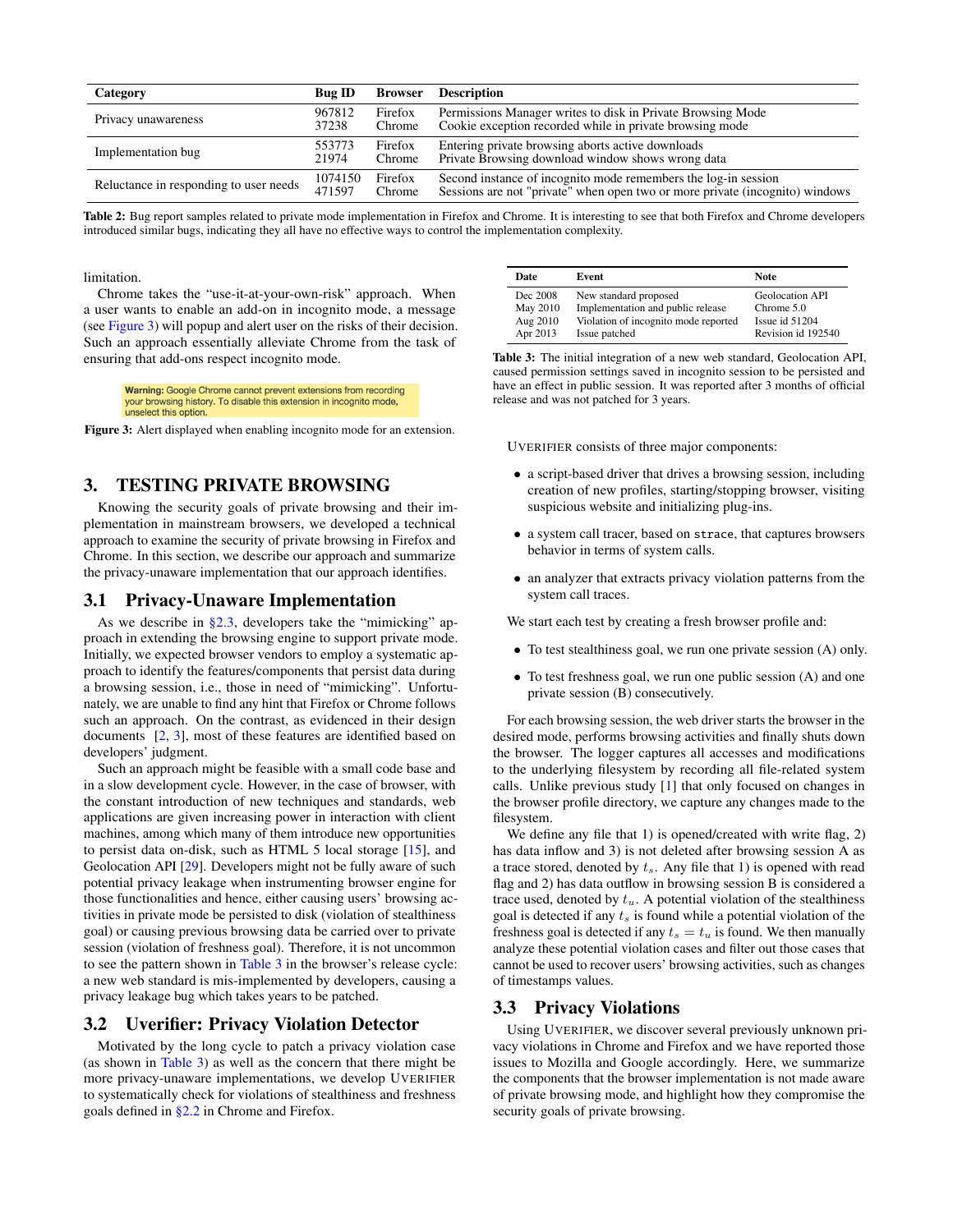OCSP cache. The Online Certificate Status Protocol (OCSP) is an Internet protocol used for obtaining the revocation status of a certificate. Today, OCSP has been supported by many web browsers. Using this protocol, web browsers can ensure that their users connect to the domains that they intend to. In the Firefox case, upon receipt of a certificate, Firefox sends an OCSP request with the certificate serial number to the issuing Certificate Authority (CA) to query certificate validity and by default, caches the OCSP response received at /<firefox-profile>/cache2/entries/<hash> even in private mode. This violates the stealthiness goal of private mode because an adversary could infer the websites that a user has visited in private browsing mode with various information in cache, including the certificate serial number which can be uniquely mapped to a web domain.

PNaCl translation cache. Native Client is a sandbox for running compiled C and C++ code in Chrome browser efficiently and securely. PNaCl is a portable version of Native Client. It allows developers to compile their code once to run in any website with ahead-of-time (AOT) translation. As is described in [\[36\]](#page-11-10), PNaCl speeds up the loading time of PNaCl applications by caching the translation of portable bitcode files at /<chrome-user-dir> /PnaclTranslationCache. However, these caches are carried over to the two private modes implemented: Incognito mode and even Guest mode, hence providing potential mechanisms for web tracking. For example, the developer can embed a PNaCl application on his site, which sends a message to the site when it starts to run on a user's browser. The developer could measure the interval between the time of HTTP request and the time of receiving the message from the PNaCl application. If a relatively short interval is observed, it is highly likely that the user is a returning visitor even though he visits the site in private browsing mode. As an illustration on the feasibility of such inference attack, the loading time for PNaCl app at <http://gonativeclient.appspot.com/demo/lua> is about 3 seconds without cache and 0.1 seconds with cache.

Nvidia's OpenGL cache. Similar to the PNaCl translation cache, Nvidia's OpenGL shader disk cache allows compiled shaders to be cached to the system disk so that they do not need to be recompiled again later on, which can potentially save time by just pulling these binaries from the disk instead. On Linux system, the cache is usually stored at /<user-home>/.nv/GLCache/. Such caching is on regardless of which mode the browser is running on. Therefore, by probing the content in their cache, it is possible to infer which website a user has visited, especially with websites that contains rich WebGL contents. We show a simple inference attack based on WebGL cache size only given the fact that the cache size is highly correlated to the richness of WebGL contents. For example, visiting a lightweight WebGL demo<sup>[1](#page-4-1)</sup> yield a 52,911 bytes increase in cache size while a heavyweight WebGL demo<sup>[2](#page-4-2)</sup> yield a 176,777 bytes increase in cache size. Hence, by mere measuring the increase in cache size, we could infer whether the webpage user visited is rich in WebGL contents. Such inference is reasonable as websites with rich WebGL contents tend to be more gaming or video oriented, implying that the user might played a web game in the browsing session.

### 3.4 Unit and Regression Testing

UVERIFIER, like other dynamic tools, requires external triggering of privacy-related features to be tested. Therefore, it makes

<span id="page-4-3"></span>

Figure 4: UCOGNITO architecture and its UCOGNITO interaction with browser and persistence layer. Upon initialization of UCOGNITO, data in persistence layer is brought to the filesystem sandbox based on the policy specified. In this case, a COPY policy is attached to both autofill DB and bookmarks to allow them being transferred to the filesystem sandbox  $(1, 2)$ while transferring of cookie DB is prohibited by a CLEAN policy, therefore, an empty cookie DB is created. During the private browsing session, browser services will only interact with the data in filesystem sandbox  $(3-8)$ , which gives the browser an impression that it is interaction with the underlying persistence layer. Upon finishing of the browsing session, data is written back to the persistence layer  $(\circled{9})$  if it is attached with the WRITE policy.

perfect sense for browser developers or add-on developers to integrate UVERIFIER into their unit and regression testing procedures to maximize code coverage by UVERIFIER and eliminate unintentional mistakes that lead to privation violations.

For cautious users whose browsing habits are fairly stable, they can employ UVERIFIER to check against privacy violation cases in their normal browsing and add-on usage pattern.

# <span id="page-4-0"></span>4. UCOGNITO: NEW FRAMEWORK FOR PRIVATE BROWSING

Designing and implementing private mode can be non-trivial as illustrated in  $\S$ 2 and  $\S$ 3. Motivated by this, we propose UCOGNITO that radically changes the view of private mode in browser and the way how it should be implemented.

### 4.1 Overview

In UCOGNITO, we decouple private mode implementation from browser code base, i.e., we do not consider private mode as a browser-specific feature which, implementation-wise, is indispensable from the browser code base. Instead, we consider it as an customizable overlay that will automatically provide the intended privacy goals of private mode when put on top of any browser implementation.

To achieve this goal, UCOGNITO abstracts out the notion of private mode from browsers and contain all the logic related to private mode within itself. In other words, at runtime, the browser is transparent to which mode it is running in and will always uses the exact same code and logic for both private mode and public mode. In this way, private mode effectively becomes a concrete and separate module instead of pieces of logics scattered across all features that might persist data and UCOGNITO serves as one central point for testing and configuring private mode.

### 4.2 Architecture

Filesystem sandboxing. As shown in [Figure 4,](#page-4-3) UCOGNITO em-

<span id="page-4-1"></span> $1$ available at [http://threejs.org/examples/#webgl\\_](http://threejs.org/examples/#webgl_animation_cloth) [animation\\_cloth](http://threejs.org/examples/#webgl_animation_cloth)

<span id="page-4-2"></span><sup>&</sup>lt;sup>2</sup> available at [https://developer.mozilla.org/en-](https://developer.mozilla.org/en-US/demos/detail/the-polar-sea/launch)[US/demos/detail/the-polar-sea/launch](https://developer.mozilla.org/en-US/demos/detail/the-polar-sea/launch)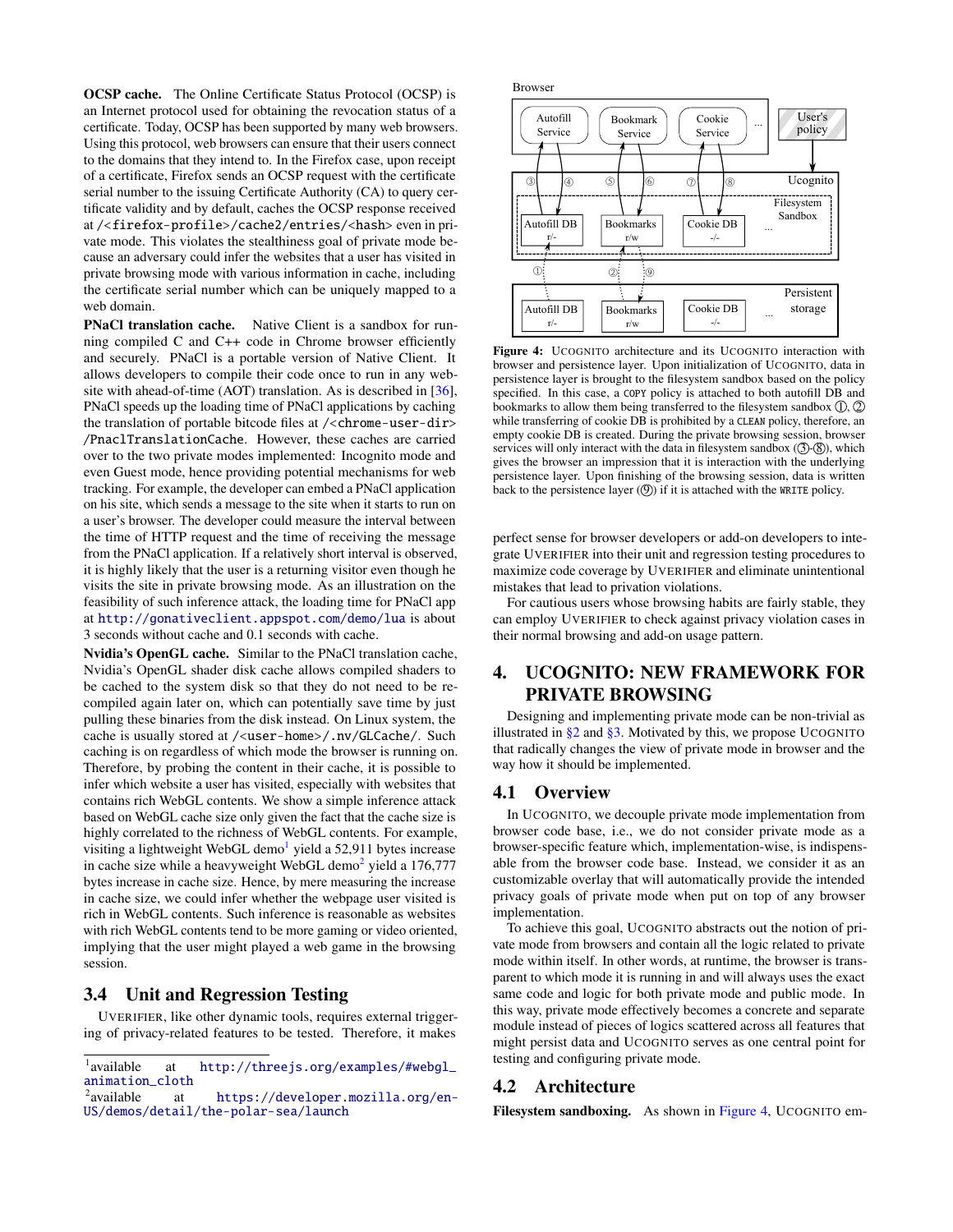ploys filesystem sandboxing to give browsers an impression that it is interacting with the actual filesystem in the persistence layer while in fact, the browser only interacts with the sandboxed filesystem. Such a design creates an isolated filesystem environment for the private browsing session and hence, all traces generated in the session is collected and retained in the sandbox.

Policy system. Policy system kicks in at two points,

- Upon starting the private browsing session, only persistent data that are explicitly given the "read" access is copied into the filesystem sandbox.
- Upon finishing the private browsing session, traces collected in the sandboxed filesystem is conditionally written back to the filesystem in persistence layer if such data is given the "write" access. For the traces that are not written back, they are discarded after the session finishes as the whole filesystem sandbox only lives in memory, which is freed after the private browsing session.

# 4.3 Challenges and Solutions

The design of UCOGNITO involves two challenges. First, it needs to respect the heterogeneity in the interpretation of private mode by different browser vendors and users, as described in [§2.1](#page-1-3) Second, it has to address both privacy goals defined in [§2.2](#page-1-2) and be indistinguishable to websites [§2.3.](#page-1-1)

In accommodating heterogeneity in the interpretation of private mode, UCOGNITO employs a policy system to allow for flexible configuration on the storing or using of each type of persistent data. In the view of the policy system, each file in the filesystem is bundled with two policies:

- Allow/deny write access, corresponding to whether the persistent data is allowed to be stored in the file during private browsing session.
- Allow/deny read access, corresponding to whether persistent data contained in this file can be used during private browsing session.

Hence, by toggling the policies bundled with each file, both users and browser vendors can express their interpretation of private mode.

In guaranteeing the stealthiness and freshness goal, we design the policy system to take the "whitelist" approach. To be specific, the following logic is wired into the policy system:

- Strongest protection by default: without any policy specified, complete isolation, i.e. deny all read/write accesses, must be assumed.
- Conservativeness: any type of persistent data that is not explicitly agreed or expected by the user should not be left or shared. In other words, if storing or using of persistent data is intended, it must be mentioned as a policy.

This ensures that users have full knowledge and control on the types of persistent data stored and used in private mode. Therefore, by definition, both stealthiness and freshness goals are achieved

UCOGNITO also increases the indistinguishability between private mode and public mode by eliminating attacks that rely on the differences in browser implementation of public mode and private mode. For example, the hyperlink attack demonstrated in [\[1\]](#page-10-0) relies on the fact that most browsers do not render visited link in purple in private mode. With UCOGNITO, such attack will effectively be mitigated.

# 4.4 Sandboxing Layer

To isolate the trace of a private mode from the system, our general approach is to apply a filesystem sandbox on the commercially offthe-shelf web browsers. We assume that the filesystem is the only persistent storage on the system. In other words, we ignore all in-memory components as it has already been isolated under the process isolation mechanism on the system.

Isolation of the filesystem can be done by rewriting the path to the contained location, in particular, by intercepting system calls on its entrance. When the browser accesses a file with the open system call, our sandbox hooks its entrance and changes the "path" argument to the sandbox directory. For example, if the path is to /home/user/.config/\*, we redirect this to

/tmp/ucognito-PID/home/user/.config/\*. This redirection was originally introduced in MBox [\[17\]](#page-11-11).

However, MBox only supports the redirection of the filesystem to the ephemeral location (e.g. /tmp/\*), and it lacks the policy to determine which file to read or not to read, and only has manual options to discard or commit the changes to the host filesystem from the sandbox. In UCOGNITO, we need to support more options such as choosing files to be included or to be cleaned, and then writing back the configurations to the original profile. Accordingly, we add features to MBox to support selective writing on all changes in the filesystem.

Details of the implementation of our sandbox is described in section [§5.1.](#page-6-1)

### <span id="page-5-0"></span>4.5 Policy System

To satisfy the flexibility requirement, i.e. configurable private mode, in UCOGNITO, we provides a policy system over sandbox isolation. Our policy have three types:

- CLEAN: create an empty file to prevent file-copying from the original user profile to the private profile;
- COPY: copy a file or sub-directory to the private profile from existing user profile, to employ existing settings;
- WRITE: allow data to be written back to the user profile after the session closes.

We use the CLEAN policy to support running a browser or an extension at its pristine stage (i.e. first-time execution of the browser). If a path is specified as CLEAN, we create an empty directory and files for its sub-directory elements then redirect all further access. Next, COPY is for applying existing session information to the sandbox. Either a path from the original profile or a path from a different location can be chosen, to load the clean a profile from the file.

For the WRITE policy, we memorize the original location where it is read (i.e. from COPY), then write back the trace after the browser instance terminates.

These policies are defined to determine which files is loaded into the profile, and what data is committed back to the profile. COPY and CLEAN are for "read" property, as it determines how to load a profile into the session. WRITE is for "write" property, as it specifies how to deal with trace data created by the session.

Enforcement of these policies can be done as follows. For CLEAN files, we create files on the sandbox location; for COPY, we copy the file from the location to the sandbox path. After creation of the files, we restrict the browser instance's access (using further open, read, write, etc.) to the file within the sandbox container. The WRITE policy is enforced at the end of execution of the web browser session. When exiting the sandbox, all files specified with WRITE are written back to the original location of the filesystem with the contents of the files in the sandbox filesystem.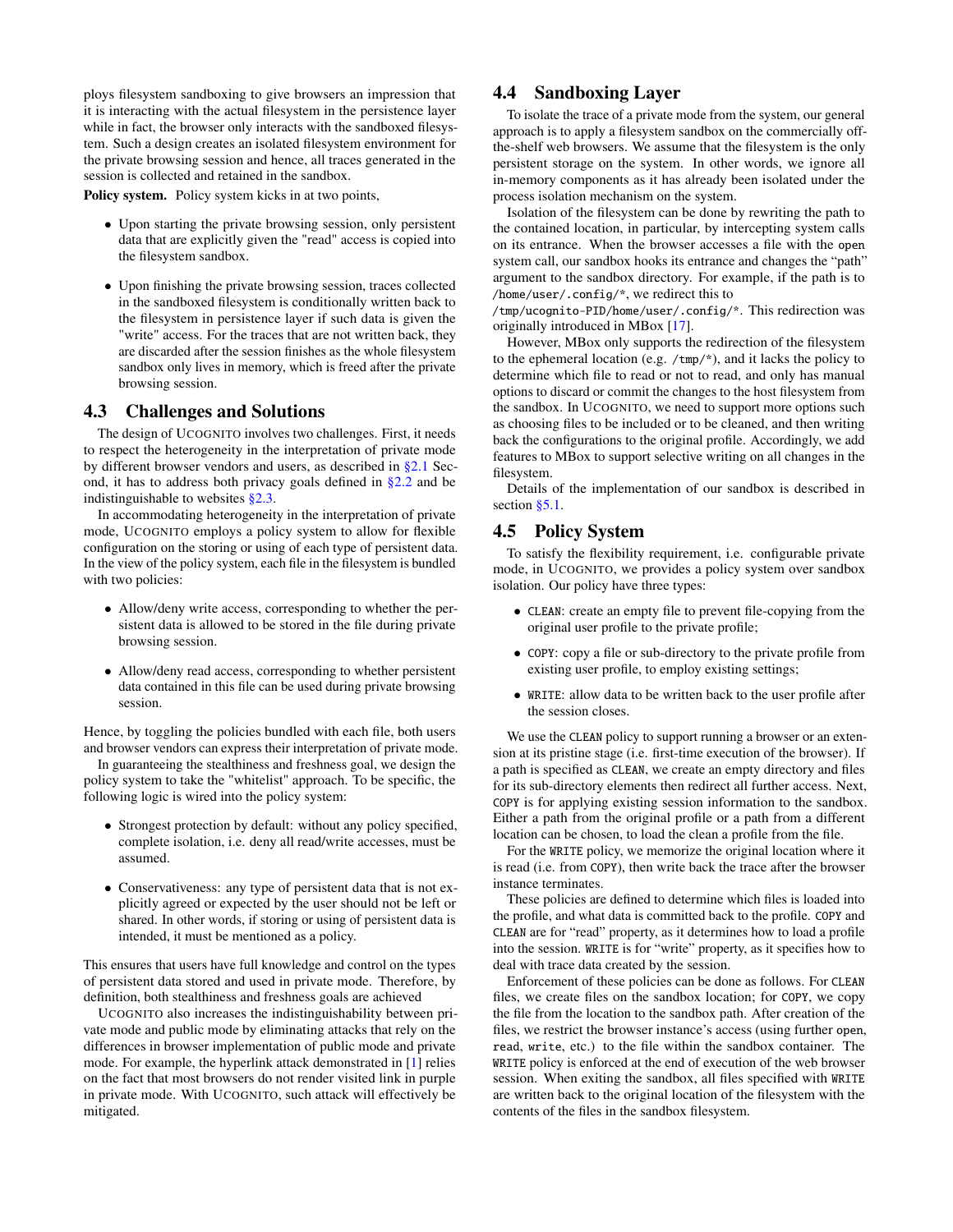The policy can be defined as INI-style file (a .cfg file); each policy is divided into sections (e.g. [copy] and [clean]) with the listing of files or directory entries (if ends with "/")

Example: Chrome's Private Browsing. We present examples of our policy definition in for the incognito mode and guest mode of Google Chrome in [Figure 5](#page-6-2) and [Figure 6,](#page-6-3) respectively.

For the private mode of Google Chrome, it is allowed to read: 1) browsing history, 2) autofills, 3) download entries, 4) per-site preferences, 5) custom SSL certificates, 6) bookmarks, and 7) extension storage. To support each of these, we list the files that belongs to each access at the COPY sections. Then, we mark the directory that Google Chrome stores user profile for the normal instance in a CLEAN section to prevent accesses to the files that are not specified in the COPY sections. The private mode of Google Chrome stores bookmarks and extension storage that have been changed during the private mode execution. Thus, we specify files and directories reserved for those data at the WRITE section to store the changes when the session terminates.

The policy definition for guest mode of Google Chrome is quite simple. Since it does not need to access anything from the user's profile except for the certificate store cert9.db, we just mark the home directory for the user as CLEAN and add both COPY and WRITE cert9.db. These examples show that our policy is flexible enough to easily support existing implementation of private modes of different web browsers.

With these two policy files, it is clear to see that the guest mode provides much stronger browsing privacy than the Incognito Mode. It also shows the easiness of customization, i.e., if a user is not satisfied with the policy for incognito mode, he/she could easily modify it to meet his/her own privacy needs. Implementation details of policy are described in [§5.2.](#page-7-1)

### <span id="page-6-0"></span>5. IMPLEMENTATION

We implemented the sandbox, the policy, and additional UI layer  $(in §5.3)$  $(in §5.3)$  on the Linux operating system, for the distribution Ubuntu 14.04 LTS that runs Linux Kernel 3.13.0. Since we utilize Computing/Berkeley Packet Filter (seccomp-bpf [\[9\]](#page-11-12)) for system call hooking mechanism, we need the kernel version over 3.5.

[Figure 7](#page-7-3) shows that the complexity of the implementation of UCOGNITO in terms of lines of code. We only wrote 564 lines of code to support all three layers, which we describes in the following subsections.

### <span id="page-6-1"></span>5.1 Sandboxing Layer

We implemented the sandboxing layer using the same mechanism in a MBox filesystem sandbox [\[17\]](#page-11-11). Basically, the sandbox hooks all file-related system calls, then rewrites the path argument to isolate a file at certain path into an ephemeral location, i.e. under /tmp.

System call hooking. System call hooking is done with *seccompbpf*, which provides an easy and fast way of intercepting system call entry/exit. We placed hooks on 50 syscalls that deal with file path. For example, open, creat, unlink, stat, mkdir, rmdir, symlink, readlink, etc. are the system calls that operate on an argument that specifies a location in the filesystem.

In addition to the file-related system calls, we additionally placed a hook on the bind syscall. The reason is that when bind is called with the AF\_UNIX argument (to create a Unix Socket), the port that the socket is bounded to is not a network location; instead, it is a file path (e.g. /tmp/.com.google.chrome.\*/SingletonSocket). Therefore, we place a hook on bind, and on its entrance, check if it is called for AF\_UNIX. Then, we re-write the path if it is required to be contained in the sandbox.

- <span id="page-6-2"></span>1 # copy section: copying files from the user profiles 2 [copy]
- 3 # Use: browsing history
- 4 ~/.config/google-chrome/Default/History
- 5 ~/.config/google-chrome/Default/History-journal
- 6 ~/.config/google-chrome/Default/Visited Links
- 7 ~/.config/google-chrome/Default/Favicons
- 8 ~/.config/google-chrome/Default/Favicons-journal
- 9 ~/.config/google-chrome/Default/Top Sites
- 10 ~/.config/google-chrome/Default/Top Sites-journal 11
- 12 # Use: autofill data

17

- 13 ~/.config/google-chrome/Default/Login Data
- 14 ~/.config/google-chrome/Default/Login Data-journal
- 15 ~/.config/google-chrome/Default/Web Data
- 16 ~/.config/google-chrome/Default/Web Data-journal
- 18 # Use: per-site preferences
- 19 ~/.config/google-chrome/Default/Preferences
- 20 ~/.config/google-chrome/Default/Secure Preferences
- 21 22 # Use: SSL certificates
- 23 ~/.config/google-chrome/Default/TransportSecurity
- 24 ~/.config/google-chrome/Default/Origin Bound Certs
- 25 ~/.config/google-chrome/Default/Origin Bound Certs-journal
- 26
- 27 # Use: SSL client certificates 28 ~/.pki/nssdb/cert9.db
- 29
- 30 # Use: bookmarks
- 31 ~/.config/google-chrome/Default/Bookmarks
- 32 33 # copy section: include all subdirectory
- 34 [copy]
- 35 # Use: extension storage
- 36 ~/.config/google-chrome/Default/Local Extension Settings/
- 37 38 # clean section: exclude files & sub-directories
- 39 [clean]
- 40 # exclude all other files in the home directory 41  $\sim$  /
- 43 # write section: write-back data to the user profile
- 44 [write]

42

- 45 # write-back bookmarks
- 46 ~/.config/google-chrome/Default/Bookmarks
- 47 # write-back client certificates
- 48 ~/.pki/nssdb/cert9.db 49 # write-back extension storages
- 
- 50 ~/.config/google-chrome/Default/Local Extension Settings/

Figure 5: Policy configuration file for the private mode of Google Chrome.

<span id="page-6-3"></span>1 # exclude all files in home directory 2 [clean]  $3 - \sim$ 4 5 # Use: SSL client certificates 6 [copy]  $\sim$ /,pki/nssdb/cert9.db 8 9 # write-back client certificates 10 [write] 11 ~/,pki/nssdb/cert9.db

Figure 6: Policy configuration file for the guest mode of Google Chrome.

Note that we do not place any hook for read, write, send, or recv, which are very frequently called in networked applications like web browser. Since we rewrite the "path" argument only at the entrance of the system call, the interception happens very rare; the overhead of hooking is very low. Please refer to [§6](#page-7-0) for the performance overhead of the sandbox.

Containing file access. To contain file accesses, we rewrite the path argument on each system call entrance. For example, on open system call, if the first argument (path) is on /home/user/.config, then we overwrite the path into the contained location (e.g. /tmp)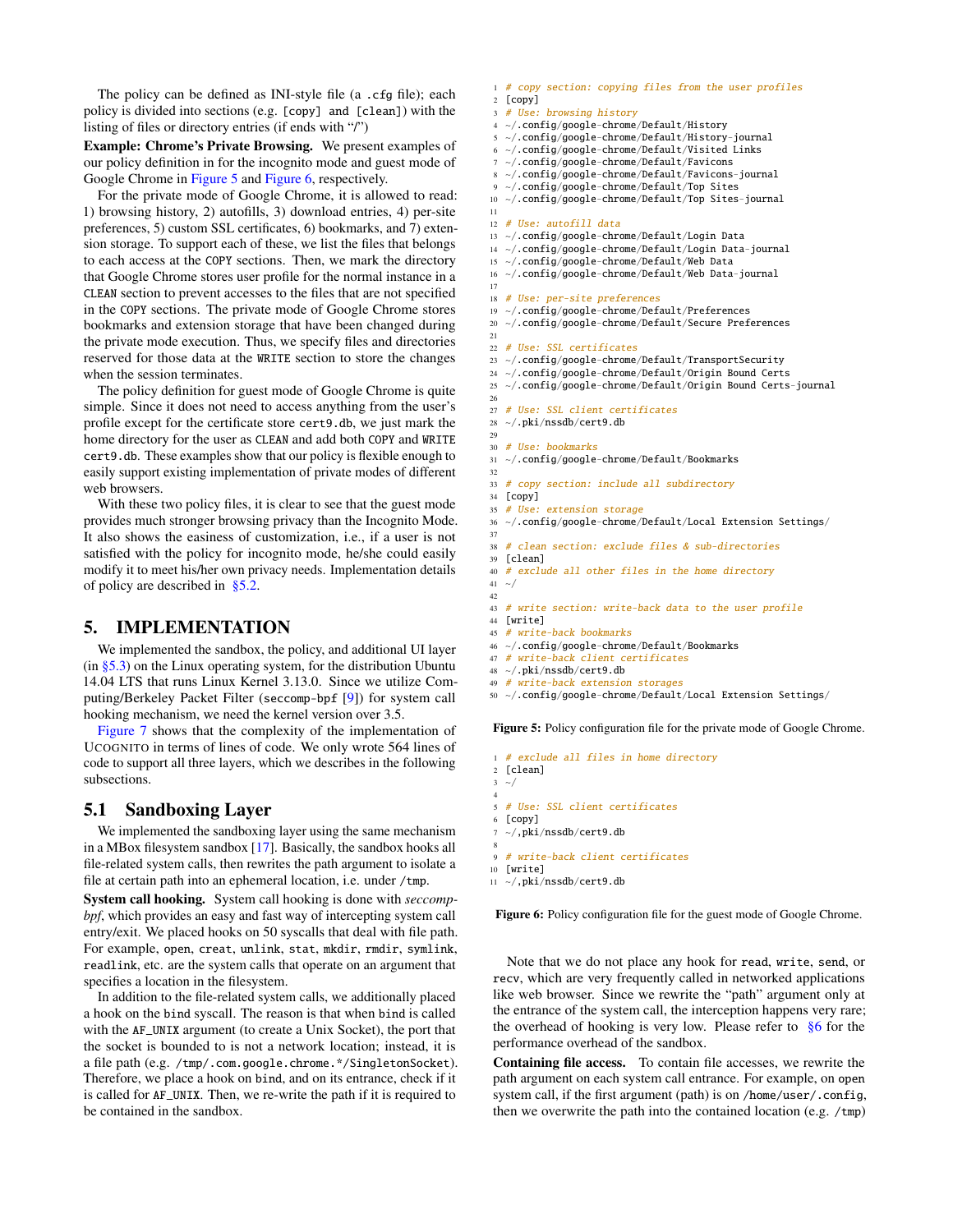<span id="page-7-3"></span>

| Component                    | Lines of code                                       |
|------------------------------|-----------------------------------------------------|
| Sandbox & Policy<br>UI Layer | 415 lines of ANSI-C<br>149 lines of Java and Python |
| <b>UCOGNITO</b><br>MBox [17] | 564 lines of code<br>24,311 lines of ANSI-C         |
| MBox + UCOGNITO              | 24,827 lines of code                                |
| <b>UVERIFIER</b>             | 533 lines of Python                                 |

Figure 7: Components of UCOGNITO and an estimate of their complexities in terms of lines of code. UCOGNITO has very few (564) lines. Note that we deleted/commented-out unused part of MBox (48 lines) so that total number of lines are not matched with addition of the two numbers. We also note that our verifier, UVERIFIER has 533 lines of Python code.

by adding a prefix to the path, that is, we rewrite the path to /tmp/ucognito-pid

/home/user/.config. Since the rewriting happens before entering the kernel execution, the file descriptors opened for the redirected path. Thus, further read/write (accessed with file descriptor) automatically happens on the file at the contained location. Note that this rewriting operation is done outside of the sandbox. Since we placed hooks for all file-related system-calls, the web browser instance running in the sandbox environment cannot bypass this re-writing routine.

# <span id="page-7-1"></span>5.2 Policy System

We implemented our policy system designed in [§4.5](#page-5-0) on our filesystem sandbox. For each policy section (CLEAN, COPY, or WRITE), they can have two types of path entries: a file or a directory entry. Note that the enforcement is handled differently for files and directories (including all sub-directory entries). We describe the rules on accessing files and directories under our policy system as follows.

File: initialize before start. For the file entry, we initialize them during initialization of the sandbox; i.e., before running the browser application. For files marked as COPY, we duplicate the specified file from the host filesystem to the sandbox filesystem. For files marked as CLEAN, we simply create an empty file on the sandbox filesystem. After the file is initialized in this way, all further access (both read/write) to those files are contained (by path rewriting) in the sandbox filesystem.

Directory: initialize upon access. For directory entries, we initialize them in lazy way, i.e., only when a system call is issued to access a path under the specified directory. Upon the interception of such system call, we get the path argument and check if the path is under the directory listed in a COPY or CLEAN section of the policy file. Note that if the path does not belongs to any of directory listed in the policy, we copy the file in the sandbox filesystem. This is to support loading of libraries (e.g. \*.so files) and other files that is required but does not related to the private mode of the web browser. To prevent this automatic COPY rule being applied to the whole filesystem, policy writer must specify the path, which is usually the user's home directory, in the CLEAN list to opt-out from this rule. In case of a path is matched with the entry in both CLEAN and COPY (e.g.  $\sim$ /.config is in COPY while  $\sim$ / is in CLEAN), we set COPY overrides CLEAN to follow the policy of *white-listing* of the read access.

Data write-back. For WRITE policy, we enforce the policy when the protected application (in our case, the browser) terminates. Upon exiting the application, we get the list of *modified* files in the sandbox filesystem. Modification is detected by comparing hash of contained file with that of the file in the host filesystem. Then, we check if a path belongs to any of policy definition. For a file entry, if the path is matched, then it is written back to the source file at the host

<span id="page-7-4"></span>

Figure 8: UI highlights for UCOGNITO. Figure on the left shows normal running of Mozilla Firefox; on the right, our UI highlight is shown as pink border line to indicate UCOGNITO is working for the web browser.

filesystem. Likewise, for the directory entry, if prefix matches, we perform the same operation.

# <span id="page-7-2"></span>5.3 UI Layer

In UCOGNITO, since it wraps the normal web browser with sandbox to make it as private mode, there is no UI indicator like Mozilla Firefox and Google Chrome. To the user, it is very important to know the mode of the current session. We employ a very simple method: highlighting the border of the window with different colors.

[Figure 8](#page-7-4) shows an example. We keep track of the focus on the X11 window display. Whenever focus changes, we check if the currently focused window is in private mode. If it is, we retrieve the size of the window, then draw a colored, thick borderline rectangle over the window. We implemented the drawing part with JPanel and make the rectangle *always-on-the-top* so that it cannot be hidden by the browser window.

# <span id="page-7-5"></span>5.4 Launching a Private Mode

Launching a web browser with UCOGNITO is quite simple. The following command launches Google Chrome web browser with the specified policy file:

1 \$ ucognito -P chrome\_incognito.cfg -- google-chrome

The option argument -P indicates the location of policy file described above. At the time of launching, before executing the actual web browser program, UCOGNITO applies policy first to create a new file (for CLEAN policy) or copy a file (for COPY). Afterwards, UCOGNITO applies the sandbox by calling *seccomp* syscall and then executes browser instance. The whole procedure for private browsing under UCOGNITO can be divided into four phases:

- 1. Initialization phase. Load the policy file (if specified), then applies pre-execution policies (e.g. COPY or CLEAN file entries);
- 2. Browser starting phase. Create a new process, place hooks on 50 file-related system calls using seccomp-bpf;
- 3. Browsing phase. Launch the browser to let user browse in private mode;
- 4. Cleaning phase. Depending on the WRITE policy, check if any file belongs to the policy has been changed. If any, then write back the file to the host filesystem to make it persist.

# <span id="page-7-0"></span>6. EVALUATION

The goal of our evaluation of UCOGNITO is to answer:

1. What are the uses cases for UCOGNITO?  $(\S6.1, \S6.2)$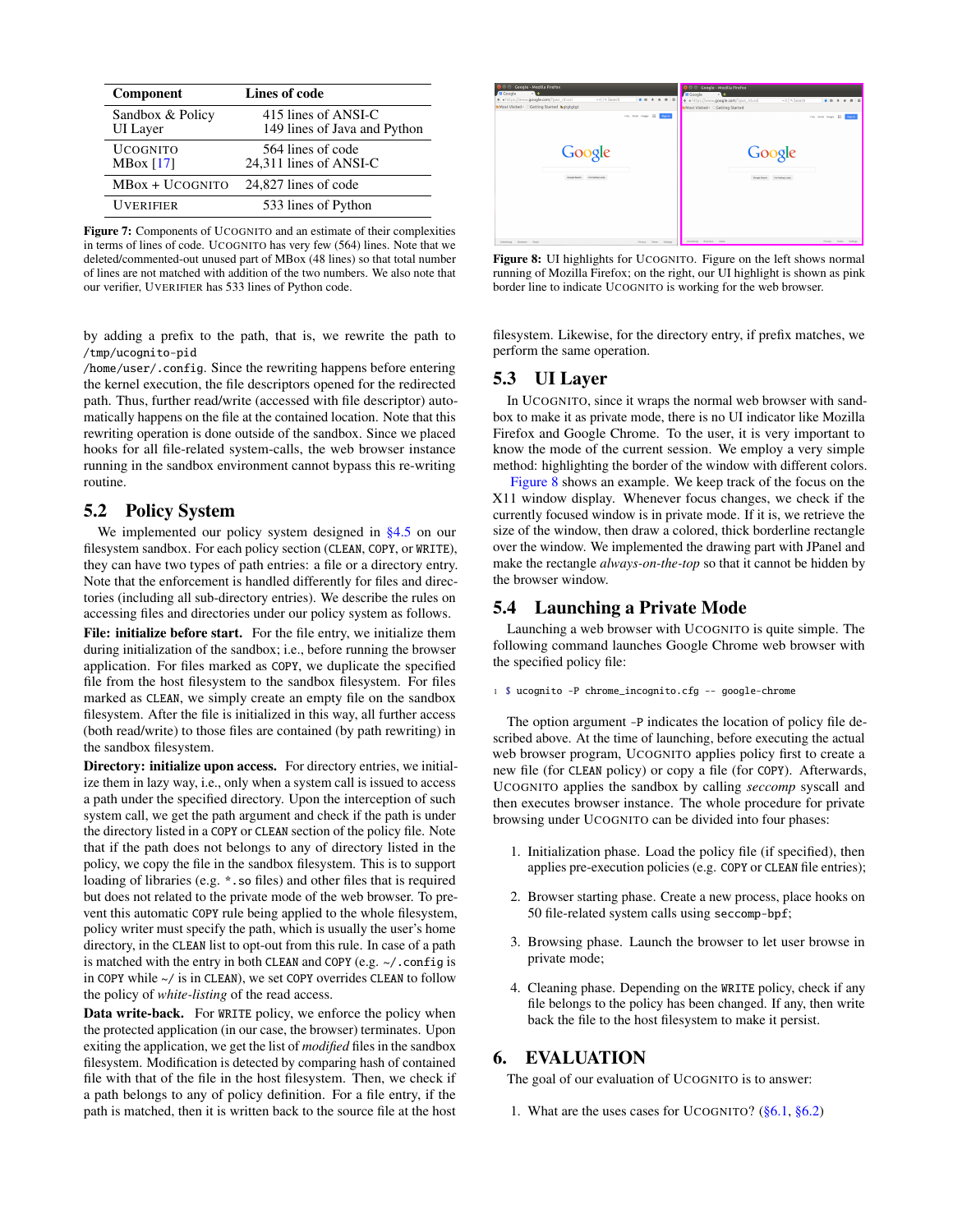- 2. How flexible and general is UCOGNITO's policy in implementing private browsing schemes of popular browsers? [\(§6.3\)](#page-8-2)
- 3. How much performance overheads does UCOGNITO incur? [\(§6.4\)](#page-8-3)

Experimental setup. To evaluate UCOGNITO, we ran Mozilla Firefox 37.0.2 and Google Chrome 42.0.2311.152, on Ubuntu 14.04 LTS, running 64-bit Linux Kernel 3.19.0. We ran our experiments on commodity hardware, equipped with Intel Xeon E5-1620 (one CPU, quad core, and 3.6GHz) and 16GB of RAM.

# <span id="page-8-1"></span>6.1 Preventing Privacy Violations

We tested the effectiveness of UCOGNITO in protecting against the privacy violations we found in  $\S 3.3$ . Our results showed that UCOGNITO is able to mitigate all these privacy violation cases:

- OCSP cache. We ran a single private browsing session to visit a HTTPS site. We observed that OCSP cache files generated in the temporary filesystem during the private browsing session are subsequently cleaned after the session finishes. None of these cache files are written back to the original filesystem.
- PNaCl translation cache. We first ran a public browsing session to generate PNaCl translation cache first and subsequently ran a private browsing session to access the same PNaCl app<sup>[3](#page-8-4)</sup>. Unlike in [§3.3,](#page-3-4) we observed no discernible loading time differences between these two sessions.
- Nvidia's OpenGL cache. We first ran a public browsing session to generate Nvidia's OpenGL translation cache and subsequently ran a private browsing session to access the same WebGL app<sup>[4](#page-8-5)</sup>. Unlike in [§3.3,](#page-3-4) we observed no differences in the Nvidia cache file in original filesystem and found that new cache files are generated and subsequently deleted in the temporary filesystem.

### <span id="page-8-0"></span>6.2 Supporting Add-ons

Add-ons can be a major source of privacy violation in private mode, as evidenced in  $\S2.4$ . We tested the effectiveness of UCOGNITO in protecting against the privacy violations brought by add-ons. We evaluated UCOGNITO against four popular Chrome extensions without modification to the policy defined in [Figure 5.](#page-6-2) We chose these add-ons not only because of their popularity, but also because we expected them to cause privacy violations as their core functionality, i.e., session, history and autofill management, inevitably involve user private data. As shown in [Table 4,](#page-9-1) UCOGNITO successfully prevented all privacy violations found in those four extensions, indicating that UCOGNITO is a promising candidate in enabling private mode support for add-ons without making any changes to those add-ons.

### <span id="page-8-2"></span>6.3 Policy Flexibility

We measured the flexibility of our policy system in terms of how fine-grain we can achieve in modelling a specific private mode. Since UCOGNITO only provides per-file granularity for policy specification, if two types of persistent data are contained in one single file and their use/store behavior is different in private mode, our policy system will not be able to model that. Otherwise, we can always define a policy to match the intended definition of private

<span id="page-8-7"></span>

| <b>Benchmark</b> |             | <b>Firefox</b>  | <b>Chrome</b> |                  |  |
|------------------|-------------|-----------------|---------------|------------------|--|
|                  | <b>Base</b> | <b>UCOGNITO</b> | <b>Base</b>   | <b>UCOGNITO</b>  |  |
| Kraken (ms)      | 1171.1      | 1171.2 (0.0%)   | 1108.6        | $1115.2 (0.6\%)$ |  |
| Sunspider (ms)   | 158.3       | 159.8 (0.9%)    | 173.1         | $177.4(2.5\%)$   |  |
| Octane (pts)     | 27164       | $27013(-0.6\%)$ | 27266         | 27018 (-0.9%)    |  |

Table 6: Performance overheads of standard JavaScript benchmark on Firefox and Chrome running with UCOGNITO: the worst case performance overhead is around 2.5%

<span id="page-8-8"></span>

| Website            | <b>Base</b>      | <b>UCOGNITO</b>  | Overhead |
|--------------------|------------------|------------------|----------|
| Google.com         | $193 \text{ ms}$ | 196 ms           | $1.55\%$ |
| <b>Bing.com</b>    | $190 \text{ ms}$ | $193 \text{ ms}$ | 1.58%    |
| <b>Twitter.com</b> | 599 ms           | $614$ ms         | 2.50%    |
| Facebook.com       | $256$ ms         | $259$ ms         | 1.18%    |

Table 7: Page loading time in Google Chrome, with and without UCOGNITO. The private-aware browsing with UCOGNITO incurs negligible overhead  $(<15$  ms).

mode. We show the mapping of persistent data to its container in [Ta](#page-9-2)[ble 5,](#page-9-2) and from the table it can be shown that for Firefox, browsing history, downloaded entries and bookmarks are all persisted in the the same file, places.sqlite. If we attach the WRITE policy to allow saving bookmarks in private mode, then the browsing history will be persisted too, which is not user intended. User or browser vendor is forced to make a trade-off decision on this (although we believe a better design is to have Firefox separate them). However, this is the only case in [Table 1](#page-2-0) that cannot be expressed as a policy in UCOGNITO. For any other item, enabling loading of it in private mode requires only one COPY policy while enabling storing of the item requires only one WRITE policy.

### <span id="page-8-3"></span>6.4 Browsing Performance

Since UCOGNITO heavily places hooks on the system calls, it affects the running time of web browser. To measure the performance overhead, we ran two types test: 1) JavaScript benchmark, and 2) measurement of page load time. While JavaScript benchmark shows the performance overhead in the computational core of the web browser, the page load time exhibits the actual performance of what user would experience because it measures the delay from the user action to the time when the page is ready to serve.

Benchmark setup is done as follows. For the baseline, we ran the browser instance with private mode from the command-line. For UCOGNITO, we ran with the command discussed in [§5.4,](#page-7-5) enabling the policy that is equivalent to private mode of the baseline.

It is worth noting that since our sandbox uses /tmp, a kind of ramdisk, for its ephemeral storage, access on those files are much faster than running web browser alone. To avoid performance skew caused by this, for the baseline running, we mapped our home directory (i.e. /home/user) as a same ramdisk (mapped as tmpfs) during the evaluation<sup>[5](#page-8-6)</sup>.

For JavaScript, we ran three benchmark programs: Kraken [\[24\]](#page-11-13) from Mozilla, Sunspider [\[38\]](#page-11-14) from Webkit, and Octane [\[13\]](#page-11-15) bench-mark from Google. [Table 6](#page-8-7) shows the result of the benchmark. We ran the benchmark for 10 times and took the best value for each case. All results except one exhibits less than 1% of overhead and the worst case, Sunspider on Google Chrome, incurs only 2.5% of execution overhead. Since seccomp-bpf is very light weight, and we only place hooks on the system calls that initiate file access and

<span id="page-8-4"></span> $^3$ available at [http://gonativeclient.appspot.com/demo/](http://gonativeclient.appspot.com/demo/lua) [lua](http://gonativeclient.appspot.com/demo/lua)

<span id="page-8-5"></span><sup>&</sup>lt;sup>4</sup>available at [https://developer.mozilla.org/en-](https://developer.mozilla.org/en-US/demos/detail/the-polar-sea/launch)[US/demos/detail/the-polar-sea/launch](https://developer.mozilla.org/en-US/demos/detail/the-polar-sea/launch)

<span id="page-8-6"></span><sup>&</sup>lt;sup>5</sup>Without this settings, UCOGNITO shows better performance than the baseline.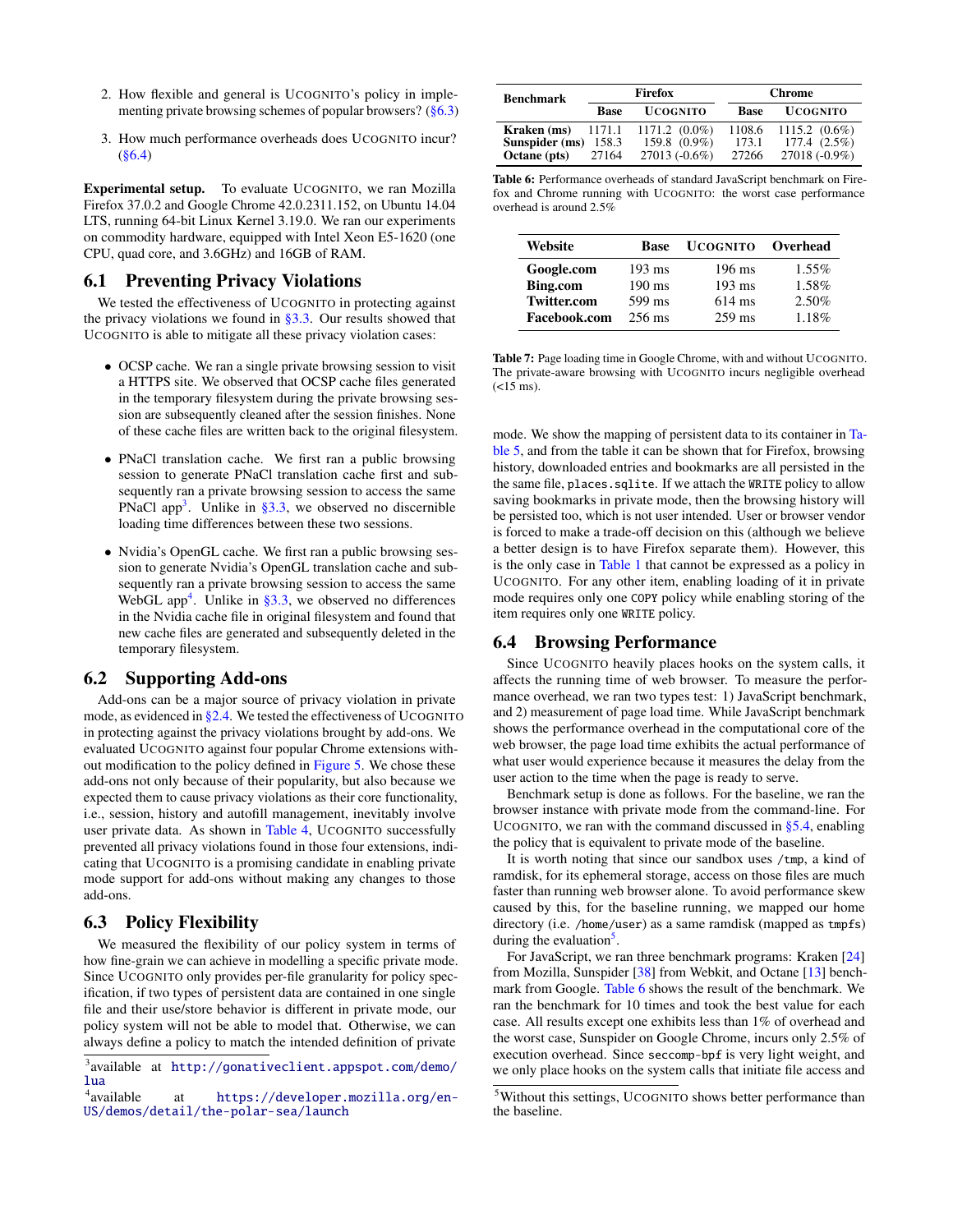<span id="page-9-1"></span>

| Add-on                | # users | <b>Violation trigger</b>     | <b>Behavior in Chrome Incognito Mode</b>                                                       | <b>Behavior in UCOGNITO</b>                                                                                                         |
|-----------------------|---------|------------------------------|------------------------------------------------------------------------------------------------|-------------------------------------------------------------------------------------------------------------------------------------|
| <b>Session Buddy</b>  | 373409  | Visit any website            | Almost everything persisted, including his-<br>tory, caches, cookies, extension settings, etc. | Only changes in Local Extension Settings are writ-<br>ten back to original filesystem as per policy, other<br>changes are discarded |
| StayFocusd            | 600944  | Start the timer on a website | Log file in Sync Extension Settings con-<br>tains the website url                              | The log file is deleted in the temporary filesystem upon<br>completion of the session                                               |
| <b>Better History</b> | 248112  | Visit any website            | URL<br>Website<br>file<br>saved<br>$\log$<br>1n<br>1n<br>Extension State                       | The log file is deleted in the temporary filesystem upon<br>completion of the session                                               |
| Lazarus Form Recovery | 125709  | Fill in a HTML form          | Form entries saved in extension database in<br>databases/chrome-extension- <uuid>_0/1</uuid>   | Form entries saved in database file in temporary filesys-<br>tem and is not written back to the original filesystem                 |

Table 4: Using UCOGNITO for automatically enabling private mode for add-ons.

<span id="page-9-2"></span>

| Category             | Persistent data      | Firefox                                                             | Chrome                                                                     |
|----------------------|----------------------|---------------------------------------------------------------------|----------------------------------------------------------------------------|
| Transparent to user  | Browsing history     | / <firefox-profile>/places.sqlite</firefox-profile>                 | / <chrome-profile>/History</chrome-profile>                                |
|                      | <b>Cookies</b>       | / <firefox-profile>/cookies.sqlite</firefox-profile>                | / <chrome-profile>/Cookies</chrome-profile>                                |
|                      | Cache                | / <firefox-profile>/cache2</firefox-profile>                        | / <chrome-profile>/Cache</chrome-profile>                                  |
|                      | HTML5 local storage  | / <firefox-profile>/webappsstore.sqlite</firefox-profile>           | / <chrome-profile>/Local Storage</chrome-profile>                          |
|                      | Flash storage        | / <user-home>/.macromedia/Flash_Player</user-home>                  | / <chrome-profile>/Pepper Data/Shockwave Flash</chrome-profile>            |
| User action involved | Download entries     | / <firefox-profile>/places.sqlite</firefox-profile>                 | / <chrome-profile>/History</chrome-profile>                                |
|                      | <b>Autofills</b>     | / <firefox-profile>/{key3.db, formhistory.sqlite}</firefox-profile> | / <chrome-profile>/{Login Data, Web Data}</chrome-profile>                 |
|                      | <b>Bookmarks</b>     | / <firefox-profile>/places.sqlite</firefox-profile>                 | / <chrome-profile>/Bookmarks</chrome-profile>                              |
|                      | Per-site zoom level  | / <firefox-profile>/content-pref.sqlite</firefox-profile>           | / <chrome-profile>/Preferences</chrome-profile>                            |
|                      | Per-site permission  | / <firefox-profile>/permissions.sqlite</firefox-profile>            | / <chrome-profile>/Preferences</chrome-profile>                            |
|                      | SSL self-signed cert | / <firefox-profile>/cert8.db</firefox-profile>                      | / <chrome-profile>/Origin Bound Certs</chrome-profile>                     |
|                      | SSL client cert      | / <user-home>/.pki/nssdb/cert9.db</user-home>                       | / <user-home>/.pki/nssdb/cert9.db</user-home>                              |
| Add-on support       | Add-on storage       | / <user-home>/ with XPCOM components</user-home>                    | / <user-home>/ with NaCl support</user-home>                               |
|                      | Add-on installation  | / <firefox-profile>/{extensions, extensions.json}</firefox-profile> | / <chrome-profile>/{Extensions, Local Extension Settings}</chrome-profile> |

Table 5: Mapping of each type of persistent data in [Table 1](#page-2-0) to the underlying file that contains it. It is possible that multiple types of persistent data is mapped to the same file, for example, for both Firefox and Chrome, browsing history and download entries are all persisted in the same file.

<span id="page-9-3"></span>

| Website            | <b>Base</b> | <b>UCOGNITO</b>    | Overhead |
|--------------------|-------------|--------------------|----------|
| Google.com         | 277.4 ms    | 279.6 ms           | 0.79%    |
| <b>Bing.com</b>    | 207.8 ms    | $208.4 \text{ ms}$ | 0.29%    |
| <b>Twitter.com</b> | $1020.9$ ms | $1030.3$ ms        | 0.92%    |
| Facebook.com       | 443.9 ms    | 446.7 ms           | 0.63%    |

Table 8: Page loading time in Mozilla Firefox, with and without UCOGNITO. The private-aware browsing with UCOGNITO incurs negligible overhead  $(<10$  ms).

not for the subsequent frequently invoked system calls that perform actual access (e.g. read/write), the overhead is very low.

To measure the delay that the user might experience, we compared the page load time of popular websites. To measure page load time from Google Chrome, we used an extension named "Page load time [\[7\]](#page-10-5)" developed by avflance. In Mozilla Firefox, we used a different extension called "app.telemetry Page Speed Monitor 14.0.7 [\[22\]](#page-11-16)" because "Page load time" is not available. We measured the average loading time, by accessing the page 10 times per each website. We discarded the loading time of the first access to eliminate performance skew of caching (in effect, we only measured the subsequent, cached accesses).

[Table 7](#page-8-8) and [Table 8](#page-9-3) show the benchmark results from Google Chrome and Mozilla Firefox, respectively. All results except one show around 1% of overhead, while the worst case - the loading of twitter.com takes 15 ms (2.5%) more time to load. Both JavaScript and page load time benchmarks exhibit fairly consistent result. Most of the time, it shows around 1% overhead; even the worst case only incurs 2.5% overhead. This shows that the overhead introduced by UCOGNITO is very negligible in practice.

# <span id="page-9-0"></span>7. DISCUSSION

In addition, we further discuss the advantages of UCOGNITO and its other potential applications.

Personalized private mode. UCOGNITO aims to provide personalized private mode instead of setting a model solution for a single private mode implementation. We respect that every user has his or her unique privacy needs, which might not be satisfied by the default policy provided by browser vendors. Therefore, a primary design goal and advantage of UCOGNITO is that complete control is given to the end-users with regard to private browsing.

Portable architecture. UCOGNITO is not designed solely for browsers, in fact, we believe that UCOGNITO can be readily ported to support other applications that are yet to have an incognito mode available. For example, similar to not leaving traces about browsing activities, users of video players might not want the player to leave traces about the video played, for example, recording the filename in the playlist. But to the best of our knowledge, there is no player that provides this functionality. Users have to manually delete the entry from playlist and still they are not assured that there might be traces left in other places. UCOGNITO can handle this situation perfectly by redirect any write to filesystem to a temporary location and delete this location after the incognito session. In fact, we believe UCOGNITO can be ported to multiple applications with minimal modifications.

Cross-platform design. All of the underlying techniques used by UCOGNITO are readily available since Linux kernel 3.17, hence, there is no technical obstacle to port UCOGNITO to other Linuxbased OSes such as Android whose users might have more privacy incentives to use incognito mode. In addition, most non-Linux based OSes have similar substitutes of the core techniques we use. For example, ptrace used in UCOGNITO for system call hooking is readily available in Mac OS and can be substituted by API hooking [\[5\]](#page-10-6) in Microsoft Windows.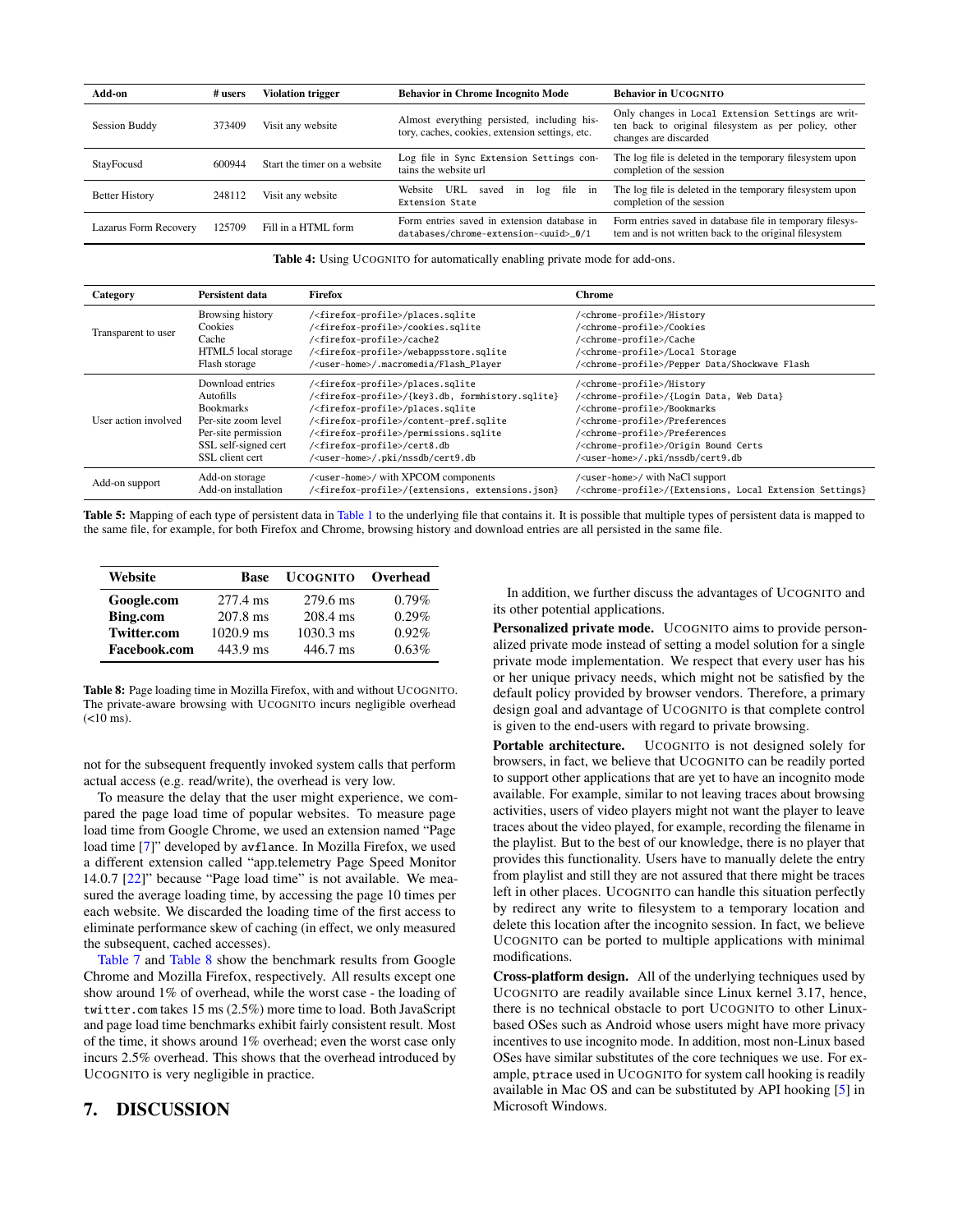# <span id="page-10-1"></span>8. RELATED WORK

Since UCOGNITO deals with problems in private browsing using filesystem isolation, we discuss the related works previously done as follows.

Private browsing. Private browsing is the first line of work most closely related to our work, and research in this domain mainly focus on two aspects. First, previous studies focus on measuring and preventing privacy leak of a web browser to the persistent storage. Aggarwal et al. [\[1\]](#page-10-0) reviewed how private mode is implemented in mainstream browsers. They found the implementation of private mode in the browser does not provide enough privacy guarantee. Browsing history, DNS cache, swap files, and extensions could undermine the privacy guarantees. They developed a technical mechanism that prevents browser extensions from unintentionally leaving traces about private activities. Heule et. al. [\[14\]](#page-11-17) proposed a new extension system design based on MAC to protect users' privacy. While these works only handles unintentional leaving of trace from the extensions, UCOGNITO can protect both reading of profile data and leaving of traces; also, not only for the extensions, the protection from UCOGNITO works on the whole web browser. Lerner el. al. [\[18\]](#page-11-18) analyzed browser extensions to check whether the extensions are violating privacy under private mode. While their work is a static tool that only detects the violation, UCOGNITO is a runtime tool that works on both detection and prevention of privacy violation during the execution of the web browser. Gao et. al. [\[11\]](#page-11-3) did a survey on the user perception of private browsing. They discovered several mismatches between private browsing implementation and the user expectations. In our work, we did through analysis on the privacy leaks and traces of private mode that supports their study, and we tries to solve the problem of mismatch by building a user-configurable policy to get back the control of data from the web browser developer to the user, in order to meet their expectation.

On the other hand, previous studies attempt to perform web browsing without tracking. To achieve this goal, a number of studies have been performed [\[10,](#page-11-19) [21,](#page-11-20) [28,](#page-11-21) [30\]](#page-11-22). However, these works are orthogonal to our work in that they attempt to prevent privacy leak to the network while our work addresses the problem of privacy leak to the persistent storage. In addition, previous works for attacking privacy using browser fingerprinting based on software/hardware configurations [\[25,](#page-11-23) [26\]](#page-11-24) are out-of-scope, while UCOGNITO can defend against user fingerprinting based on the traces such as cookie and extension storage like Evercookie [\[16\]](#page-11-25). UCOGNITO can be configured to delete all traces after the browser session closes.

Sandbox and isolation mechanisms. In terms of technical approach, our work resembles application sandboxing mechanisms that separate code execution in an isolated environment and undo its effect. In the past, many of such mechanisms have been developed, e.g., Cowdancer [\[32\]](#page-11-26), FL-COW [\[20\]](#page-11-27), Alcatraz [\[19\]](#page-11-28), and MBox [\[17\]](#page-11-11). They could prevent an untrusted program from modifying filesystem by layering a sandbox filesystem on top of actual filesystem. Although sharing a similar idea – layering filesystem – with these previous mechanisms, our work has a completely different focus. Rather than preventing an untrusted program from modifying filesystem, our work primarily utilizes layered filesystem to provide privacy guarantees. There are several other solutions that isolate the whole environment of the application from the other applications, or even from the operating system. Onarlioglu et al. introduce PRIVEXEC [\[27\]](#page-11-29), which provides a privacy guarantee for the application execution environment. Virtual machines are frequently used for the isolation mechanisms. Previous works such as Overshadow [\[6\]](#page-10-7), Storage Capsule [\[4\]](#page-10-8), and Qubes OS [\[31\]](#page-11-30) are mechanisms that provides strong isolation based on the virtual machine. From the perspective of implementation, many of aforementioned mechanisms incur OS kernel modification which significantly narrows their compatibility, (e.g., FL-COW, and PRIVEXEC), or requires virtualization that incurs a high runtime performances penalty. In contrast, we emphasize that UCOGNITO is a light weight scheme which requires no changes to OS kernel or applications.

# <span id="page-10-2"></span>9. CONCLUSION

In this paper, we have presented a new approach to implement private browsing. Our work was motivated by the observations that private browsing is not implemented consistently and correctly in major browsers. We developed a systematic approach to identify that browsers such as Chrome and Firefox do not clear some of the traces left behind by a private browsing session, and thus compromising privacy goals. We analyzed the browser source code to learn that developers have to put in many conditional checks to invoke the appropriate logic for the current browsing mode (i.e., private or public) .

Our new approach relieves developers from having to carefully consider private browsing, and more importantly, produces a consistent and correct private browsing mode across browsers. The main idea is to overlay the actual filesystem with a sandbox filesystem when the browser is in private browsing mode, so that no unintended leakage is allowed and no persistent modification is stored. We have implemented a prototype system called UCOGNITO on Linux. UCOGNITO requires no change to browsers and the OS kernel because the layered sandbox filesystem is implemented by interposing system calls. Our evaluations show that UCOGNITO, when applied to Chrome and Firefox, stops all known privacy leaks identified by prior work and our current study. In addition, UCOGNITO incurs only negligible performance overhead (1%-2.5%).

### References

- <span id="page-10-0"></span>[1] G. Aggarwal, E. Bursztein, C. Jackson, and D. Boneh. An analysis of private browsing modes in modern browsers. In *Proceedings of the 19th USENIX Security Symposium (Security)*, Washington, DC, Aug. 2010.
- <span id="page-10-3"></span>[2] E. Akhgari and M. Connor. Firefox3.1 / PrivateBrowsing / FunctionalSpec, Sept. 2008. [https://wiki.mozilla.org/](https://wiki.mozilla.org/PrivateBrowsing) [PrivateBrowsing](https://wiki.mozilla.org/PrivateBrowsing).
- <span id="page-10-4"></span>[3] P. Battre. Chrome / Preferences / Incognito-Profile, May 2015. [https://www.chromium.org/developers/design](https://www.chromium.org/developers/design-documents/preferences#TOC-Incognito-Profile)[documents/preferences#TOC-Incognito-Profile](https://www.chromium.org/developers/design-documents/preferences#TOC-Incognito-Profile).
- <span id="page-10-8"></span>[4] K. Borders, E. Vander Weele, B. Lau, and A. Prakash. Protecting confidential data on personal computers with storage capsules. Aug. 2009.
- <span id="page-10-6"></span>[5] J. Bremer. Intercepting System Calls on x86\_64 Windows, May 2012. [http://jbremer.org/intercepting](http://jbremer.org/intercepting-system-calls-on-x86_64-windows/)[system-calls-on-x86\\_64-windows/](http://jbremer.org/intercepting-system-calls-on-x86_64-windows/).
- <span id="page-10-7"></span>[6] X. Chen, T. Garfinkel, E. C. Lewis, P. Subrahmanyam, C. A. Waldspurger, D. Boneh, J. Dwoskin, and D. R. Ports. Overshadow: a virtualization-based approach to retrofitting protection in commodity operating systems. In *ACM SIGOPS Operating Systems Review*, volume 42, pages 2–13. ACM, 2008.
- <span id="page-10-5"></span>[7] Chrome Web Store. Page Load Time. [https:](https://chrome.google.com/webstore/detail/page-load-time/fploionmjgeclbkemipmkogoaohcdbig) [//chrome.google.com/webstore/detail/page-load](https://chrome.google.com/webstore/detail/page-load-time/fploionmjgeclbkemipmkogoaohcdbig)[time/fploionmjgeclbkemipmkogoaohcdbig](https://chrome.google.com/webstore/detail/page-load-time/fploionmjgeclbkemipmkogoaohcdbig), July 2014. Accessed: 2015-05-16.